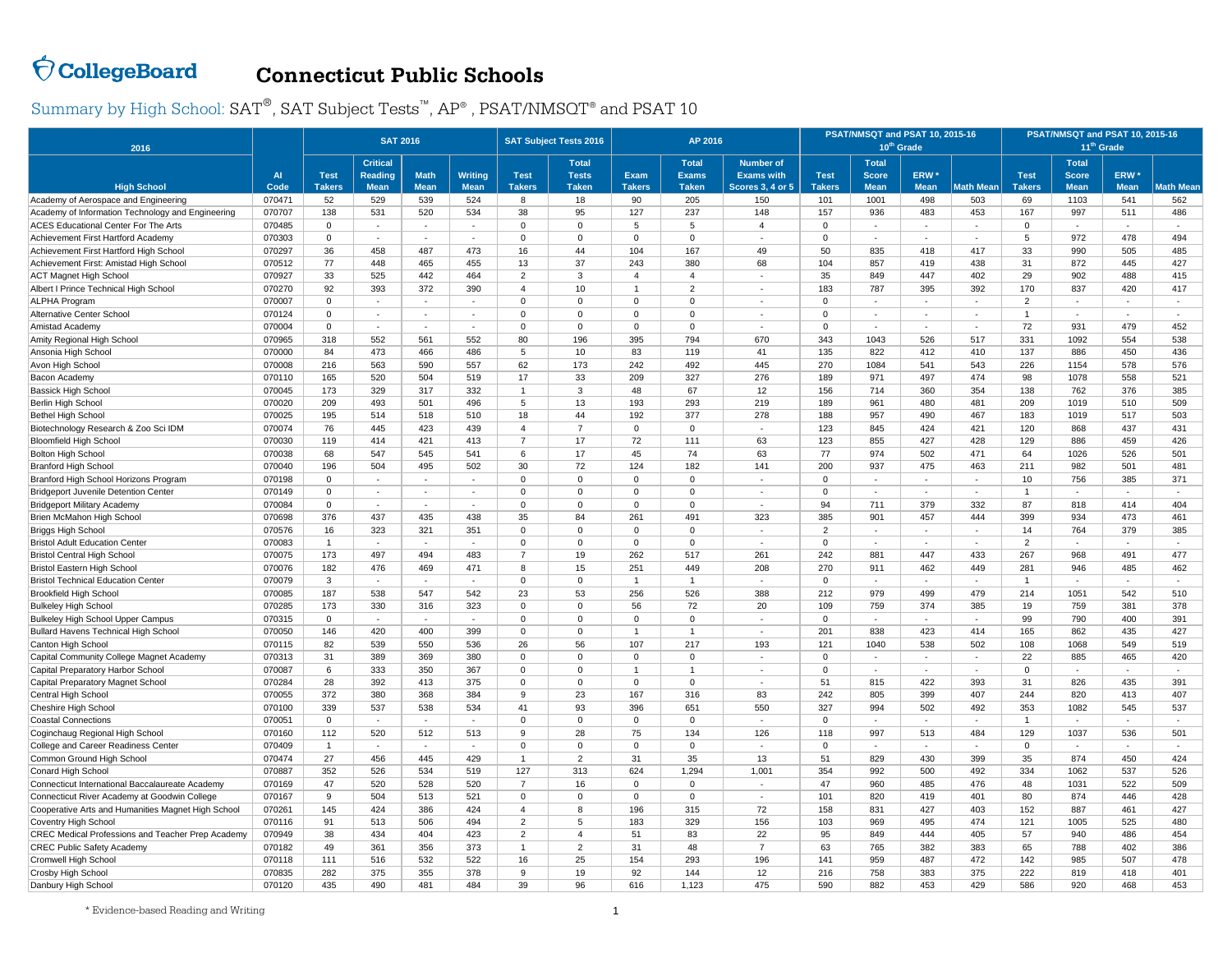| 2016                                                                      |                  |                | <b>SAT 2016</b> |             |                |                                  | <b>SAT Subject Tests 2016</b> |                 | AP 2016         |                          |               | PSAT/NMSQT and PSAT 10, 2015-16 | 10 <sup>th</sup> Grade   |                  | PSAT/NMSQT and PSAT 10, 2015-16<br>11 <sup>th</sup> Grade |                          |                             |                  |  |
|---------------------------------------------------------------------------|------------------|----------------|-----------------|-------------|----------------|----------------------------------|-------------------------------|-----------------|-----------------|--------------------------|---------------|---------------------------------|--------------------------|------------------|-----------------------------------------------------------|--------------------------|-----------------------------|------------------|--|
|                                                                           |                  |                | <b>Critical</b> |             |                |                                  | <b>Total</b>                  |                 | <b>Total</b>    | <b>Number of</b>         |               | <b>Total</b>                    |                          |                  |                                                           | <b>Total</b>             |                             |                  |  |
|                                                                           | AI               | <b>Test</b>    | <b>Reading</b>  | <b>Math</b> | <b>Writing</b> | <b>Test</b>                      | <b>Tests</b>                  | Exam            | <b>Exams</b>    | <b>Exams with</b>        | <b>Test</b>   | <b>Score</b>                    | ERW <sup>*</sup>         |                  | <b>Test</b>                                               | <b>Score</b>             | ERW <sup>*</sup>            |                  |  |
| <b>High School</b>                                                        | Code             | <b>Takers</b>  | <b>Mean</b>     | <b>Mean</b> | <b>Mean</b>    | <b>Takers</b>                    | <b>Taken</b>                  | <b>Takers</b>   | <b>Taken</b>    | <b>Scores 3, 4 or 5</b>  | <b>Takers</b> | <b>Mean</b>                     | <b>Mean</b>              | <b>Math Mean</b> | <b>Takers</b>                                             | <b>Mean</b>              | <b>Mean</b>                 | <b>Math Mean</b> |  |
| Daniel Hand High School                                                   | 070370<br>070145 | 283<br>285     | 551<br>588      | 551<br>611  | 554<br>593     | 55<br>143                        | 135<br>370                    | 197<br>405      | 322<br>815      | 280<br>751               | 245<br>281    | 1054<br>1105                    | 539<br>551               | 516<br>555       | 248<br>258                                                | 1124<br>1194             | 575<br>598                  | 550<br>596       |  |
| Darien High School<br>Derby High School                                   | 070155           | 45             | 432             | 428         | 439            | $\overline{4}$                   | 10                            | 32              | 37              | 9                        | 66            | 870                             | 439                      | 431              | 74                                                        | 853                      | 430                         | 423              |  |
| E C Goodwin Technical High School                                         | 070445           | 79             | 385             | 373         | 382            | $\overline{1}$                   | $\overline{1}$                |                 | $\mathbf{1}$    |                          | 154           | 843                             | 422                      | 421              | 136                                                       | 873                      | 434                         | 440              |  |
| E.O. Smith High School at the Depot Campus                                | 070064           | $\mathbf 0$    | $\sim$          | $\sim$      | $\sim$         | $\Omega$                         | $\Omega$                      | $\Omega$        | $\mathbf 0$     | $\sim$                   | $\mathbf{1}$  | $\sim$                          | $\sim$                   | $\sim$           | 5                                                         | 862                      | 442                         | 420              |  |
| East Granby High School                                                   | 070163           | 58             | 513             | 539         | 512            | $\overline{4}$                   | 10                            | 77              | 123             | 96                       | 20            | 1070                            | 548                      | 523              | 44                                                        | 1072                     | 563                         | 509              |  |
| East Hampton High School                                                  | 070165           | 118            | 530             | 506         | 530            | 9                                | 17                            | 110             | 193             | 163                      | 97            | 937                             | 484                      | 453              | 126                                                       | 1007                     | 520                         | 487              |  |
| East Hartford High School                                                 | 070170           | 395            | 388             | 390         | 383            | $\overline{7}$                   | 15                            | 227             | 372             | 177                      | 333           | 813                             | 405                      | 408              | 341                                                       | 869                      | 435                         | 434              |  |
| East Haven High School                                                    | 070175           | 151            | 449             | 443         | 463            | $\overline{4}$                   | 9                             | 87              | 99              | 59                       | 196           | 862                             | 434                      | 428              | 204                                                       | 901                      | 456                         | 445              |  |
| East Lyme High School                                                     | 070177           | 197            | 549             | 553         | 544            | 31                               | 74                            | 229             | 444             | 380                      | 272           | 1007                            | 514                      | 493              | 240                                                       | 1071                     | 550                         | 521              |  |
| East Windsor High School                                                  | 070816           | 46             | 490             | 480         | 488            | $\Omega$                         | 0                             | 58              | 110             | 50                       | 86            | 937                             | 473                      | 464              | 56                                                        | 950                      | 478                         | 472              |  |
| <b>Education Enhancement Program</b>                                      | 070199           | $\overline{0}$ | $\sim$          |             | $\sim$         | $\Omega$                         | $\mathbf 0$                   | $\Omega$        | $\mathbf 0$     | $\sim$                   | $\mathbf{0}$  | $\overline{a}$                  | $\sim$                   | $\sim$           | $\overline{1}$                                            | $\sim$                   | ÷                           | $\sim$           |  |
| Edwin O Smith High School                                                 | 070754           | 202            | 551             | 551         | 542            | 30                               | 80                            | 54              | 83              | 77                       | 268           | 1042                            | 528                      | 515              | 155                                                       | 1120                     | 568                         | 552              |  |
| Eli Whitney Technical High School                                         | 070259           | 47             | 395             | 376         | 379            | $\overline{1}$                   | 2                             | 16              | 24              | $\Omega$                 | 133           | 800                             | 401                      | 399              | 141                                                       | 821                      | 411                         | 411              |  |
| Ellington High School                                                     | 070643           | 135            | 518             | 536         | 516            | 15                               | 39                            | 181             | 264             | 159                      | 166           | 947                             | 485                      | 462              | 160                                                       | 1033                     | 529                         | 504              |  |
| Emmett O'Brien Technical High School                                      | 070003           | 70             | 436             | 397         | 412            | $\overline{5}$                   | 14                            | $\Omega$        | $\Omega$        |                          | 145           | 857                             | 437                      | 420              | 124                                                       | 868                      | 442                         | 426              |  |
| Enfield High School                                                       | 070790           | 107            | 487             | 486         | 481            | 6                                | 14                            | 59              | 94              | 51                       | 156           | 921                             | 467                      | 454              | 145                                                       | 936                      | 468                         | 469              |  |
| Engineering & Science School                                              | 070282           | 62             | 462             | 477         | 451            | 10                               | 27                            | 55              | 88              | 34                       | 88            | 943                             | 486                      | 457              | 69                                                        | 972                      | 490                         | 482              |  |
| <b>Enlightenment School</b>                                               | 070875           | $\overline{7}$ | 346             | 300         | 354            | $\Omega$                         | $\overline{0}$                | $\Omega$        | $\mathbf 0$     | $\sim$                   | $\mathbf 0$   | $\sim$                          | $\sim$                   | ×.               | $\mathbf 0$                                               | $\sim$                   | $\sim$                      | $\sim$           |  |
| Enrico Fermi High School                                                  | 070179           | 146            | 496             | 496         | 484            | 6                                | 16                            | 50              | 63              | 43                       | 180           | 920                             | 472                      | 448              | 178                                                       | 963                      | 489                         | 474              |  |
| <b>Explorations Charter School</b>                                        | 070958           | $\overline{4}$ | $\sim$          | $\sim$      | $\sim$         | $\Omega$                         | $\Omega$                      | $\Omega$        | $\mathbf 0$     | $\sim$                   | 15            | 857                             | 446                      | 411              | 19                                                        | 897                      | 477                         | 419              |  |
| Fairchild Wheeler Intermagnet HS Phy Sci/Eng                              | 070072           | 55             | 447             | 449         | 433            | 3                                | 10                            | $\mathbf{1}$    | $\overline{1}$  |                          | 119           | 946                             | 474                      | 473              | 123                                                       | 906                      | 448                         | 459              |  |
| Fairfield Ludlowe High School                                             | 070187           | 314            | 556             | 559         | 560            | 76                               | 201                           | 358             | 693             | 617                      | 374           | 1005                            | 512                      | 494              | 345                                                       | 1078                     | 551                         | 527              |  |
| Fairfield Warde High School                                               | 070186           | 310            | 544             | 548         | 543            | 76                               | 183                           | 338             | 638             | 519                      | 356           | 1000                            | 514                      | 486              | 360                                                       | 1045                     | 533                         | 511              |  |
| Farmington Alternative High School                                        | 070001           | $\overline{0}$ | $\sim$          | $\sim$      | $\sim$         | $\Omega$                         | $\Omega$                      | $\Omega$        | $\mathbf 0$     | $\sim$                   | $\mathbf{0}$  | $\sim$                          | $\sim$                   | $\sim$           | 23                                                        | 984                      | 498                         | 487              |  |
| Farmington High School                                                    | 070805           | 274            | 553             | 564         | 548            | 53                               | 131                           | 374             | 892             | 675                      | 270           | 1021                            | 517                      | 505              | 265                                                       | 1107                     | 555                         | 552              |  |
| Farmington Valley Diagnostic Center                                       | 070879           | 8              | 363             | 346         | 346            | $\Omega$                         | $\Omega$                      | $\mathbf 0$     | $\mathbf 0$     | $\overline{\phantom{a}}$ | $\mathbf{0}$  | $\sim$                          | $\overline{\phantom{a}}$ | $\sim$           | $\overline{1}$                                            | $\overline{\phantom{a}}$ | $\blacksquare$              | $\sim$           |  |
| Francis T Maloney High School                                             | 070382           | 130<br>232     | 461<br>464      | 455<br>468  | 445<br>457     | $\overline{7}$<br>$\overline{7}$ | 14<br>18                      | 154<br>74       | 247<br>125      | 71<br>80                 | 270<br>87     | 825<br>990                      | 421<br>501               | 404<br>489       | 219<br>222                                                | 883<br>945               | 451<br>479                  | 431<br>466       |  |
| Frank S Bunnell High School<br>Glastonbury High School                    | 070756<br>070215 | 472            | 549             | 572         | 546            | 153                              | 377                           | 499             | 860             | 780                      | 475           | 1036                            | 518                      | 518              | 476                                                       | 1100                     | 547                         | 554              |  |
| Global Communications Academy                                             | 070290           | 36             | 357             | 354         | 373            | 13                               | 24                            | 2               | 3               | $\sim$                   | 34            | 769                             | 384                      | 385              | 31                                                        | 823                      | 432                         | 392              |  |
| Global Experience Magnet School                                           | 070031           | 25             | 456             | 409         | 438            | $\Omega$                         | $\Omega$                      | $\Omega$        | $\mathbf 0$     | $\sim$                   | 34            | 869                             | 452                      | 418              | 27                                                        | 854                      | 427                         | 427              |  |
| Granby Memorial High School                                               | 070217           | 175            | 539             | 540         | 530            | 22                               | 51                            | 209             | 367             | 292                      | 159           | 1033                            | 529                      | 504              | 146                                                       | 1074                     | 545                         | 529              |  |
| Grasso Southeastern Technical High School                                 | 070254           | 41             | 396             | 409         | 391            | $\overline{1}$                   | $\overline{2}$                | $\overline{4}$  | $\overline{4}$  | $\overline{\phantom{a}}$ | 103           | 853                             | 431                      | 421              | 120                                                       | 897                      | 461                         | 436              |  |
| Great Path Academy at Manchester Community College                        | 070372           | 64             | 458             | 425         | 429            | $\mathbf 0$                      | $\Omega$                      | $\Omega$        | $\mathbf 0$     | $\sim$                   | 64            | 826                             | 420                      | 406              | 58                                                        | 885                      | 448                         | 437              |  |
| Greater Hartford Acad of the Arts HS - Full Time                          | 070096           | $\mathbf 0$    |                 |             |                | $\Omega$                         | 0                             | 0               | $\mathbf 0$     |                          | $\Omega$      |                                 |                          |                  | 74                                                        | 936                      | 487                         | 449              |  |
| Greater Hartford Academy Mathematics And Science                          | 070276           | 6              | 640             | 640         | 642            | $\overline{2}$                   | $\overline{4}$                | 11              | 23              | 21                       | 17            | 1165                            | 572                      | 592              | $\mathbf 0$                                               | $\sim$                   | $\sim$                      | $\sim$           |  |
| Greater Hartford Academy of the Arts                                      | 070275           | 100            | 456             | 405         | 459            | $\overline{4}$                   | 11                            | 69              | 101             | 46                       | 101           | 863                             | 438                      | 425              | 6                                                         | 738                      | 377                         | 362              |  |
| Greater Hartford Classical Magnet School                                  | 070306           | 84             | 461             | 429         | 454            | 10                               | 21                            | 11              | 12              | 5                        | 96            | 894                             | 465                      | 429              | 72                                                        | 969                      | 504                         | 465              |  |
| Greenwich High School                                                     | 070240           | 511            | 562             | 576         | 564            | 202                              | 543                           | 797             | 2,134           | 1,890                    | 557           | 1025                            | 517                      | 508              | 546                                                       | 1107                     | 554                         | 553              |  |
| Griswold High School                                                      | 070325           | 90             | 505             | 485         | 493            | 6                                | 15                            | 52              | 76              | 51                       | 133           | 923                             | 473                      | 450              | 121                                                       | 966                      | 501                         | 465              |  |
| Guilford High School                                                      | 070255           | 203            | 551             | 556         | 543            | 48                               | 115                           | 256             | 541             | 441                      | 182           | 1061                            | 548                      | 514              | 199                                                       | 1109                     | 577                         | 532              |  |
| H C Wilcox Technical High School                                          | 070385           | 105            | 460             | 437         | 437            | 5                                | 13                            | 16              | 16              | 3                        | 168           | 874                             | 446                      | 428              | 176                                                       | 917                      | 468                         | 449              |  |
| H H Ellis Technical School                                                | 070133           | 23             | 460             | 456         | 439            | $\Omega$                         | $\mathbf 0$                   | $\Omega$        | $\mathbf 0$     | $\sim$                   | 145           | 920                             | 463                      | 457              | 146                                                       | 900                      | 458                         | 442              |  |
| Haddam-Killingworth High School                                           | 070324           | 124            | 548             | 537         | 553            | 16                               | 36                            | 91              | 146             | 126                      | 154           | 981                             | 501                      | 480              | 136                                                       | 1039                     | 531                         | 508              |  |
| Hall High School                                                          | 070900           | 299            | 551             | 553         | 546            | 98                               | 234                           | 534             | 1,091           | 863                      | 334           | 1006                            | 514                      | 492              | 285                                                       | 1114                     | 568                         | 547              |  |
| Hamden High School                                                        | 070260<br>070307 | 321<br>54      | 474<br>325      | 458<br>315  | 469<br>314     | 42<br>$\Omega$                   | 96<br>$\Omega$                | 199<br>$\Omega$ | 272<br>$\Omega$ | 147                      | 372<br>34     | 879<br>771                      | 447<br>376               | 432<br>395       | 359<br>37                                                 | 963<br>783               | 493<br>388                  | 470              |  |
| Hartford Culinary Arts Academy<br>Hartford Magnet Trinity College Academy | 070274           | 76             | 423             | 421         | 425            | $\Omega$                         | $\Omega$                      | 57              | 61              | 20                       | 91            | 863                             | 432                      | 431              | 79                                                        | 866                      | 439                         | 396<br>427       |  |
| Hartford Pub HS Engineering and Green Tech Academy                        | 070311           | 47             | 357             | 359         | 349            |                                  | 2                             | 3               | 3               |                          | 36            | 724                             | 348                      | 376              | 52                                                        | 808                      | 390                         | 417              |  |
| Hartford Public High School Nursing Academy                               | 070271           | 67             | 344             | 328         | 338            | $\mathbf 0$                      | $\mathbf 0$                   | 25              | 25              | $\mathbf 0$              | 61            | 721                             | 368                      | 353              | 55                                                        | 776                      | 402                         | 373              |  |
| Henry Abbott Technical High School                                        | 070123           | 92             | 438             | 422         | 419            | $\overline{4}$                   | 6                             | $\mathsf 0$     | $\mathbf 0$     | $\sim$                   | 166           | 868                             | 440                      | 428              | 166                                                       | 911                      | 466                         | 445              |  |
| High School in the Community                                              | 070487           | 43             | 359             | 342         | 370            | $\mathbf{1}$                     | 3                             | 31              | 70              | 14                       | 72            | 764                             | 383                      | 381              | 31                                                        | 861                      | 455                         | 405              |  |
| High School Inc - Insurance and Finance Academy                           | 070308           | 75             | 340             | 334         | 342            | $\mathbf 0$                      | $\mathbf 0$                   | $\Omega$        | $\mathbf 0$     | $\sim$                   | 21            | 704                             | 349                      | 355              | 47                                                        | 767                      | 374                         | 393              |  |
| Highville Change Academy                                                  | 070314           | $\mathbf 0$    | $\sim$          | $\sim$      | $\sim$         | $\mathbf 0$                      | $\mathbf 0$                   | 0               | $\mathbf 0$     | $\sim$                   | 18            | 720                             | 381                      | 339              | $\mathsf 0$                                               | $\sim$                   | $\sim$                      | $\sim$           |  |
| Hill Regional Career High School                                          | 070488           | 137            | 410             | 417         | 427            | 6                                | 17                            | 156             | 293             | 70                       | 156           | 829                             | 413                      | 416              | 127                                                       | 871                      | 436                         | 435              |  |
| Housatonic Valley Regional High School                                    | 070205           | 70             | 520             | 505         | 501            | 5                                | 10                            | 12              | 19              | 9                        | 10            | 972                             | 488                      | 484              | 101                                                       | 997                      | 514                         | 483              |  |
| Howell Cheney Technical High School                                       | 070375           | 48             | 445             | 431         | 411            | $\overline{4}$                   | 12                            | 0               | $\mathbf 0$     | $\sim$                   | 146           | 855                             | 429                      | 426              | 150                                                       | 909                      | 460                         | 449              |  |
| Hyde School of Health Sciences and Sports Medicine                        | 070268           | 43             | 356             | 360         | 363            | $\mathbf 0$                      | $\mathbf 0$                   | 37              | 71              | $\overline{2}$           | 55            | 786                             | 395                      | 391              | 34                                                        | 845                      | 422                         | 422              |  |
| Information Technology & Software Engineering HS                          | 070073           | 66             | 425             | 424         | 405            | $\mathbf{1}$                     | $\overline{2}$                | 9               | 9               | 6                        | 112           | 875                             | 441                      | 434              | 129                                                       | 894                      | 452                         | 442              |  |
| J M Wright Technical High School                                          | 070715           | $\mathbf 0$    | $\mathcal{L}$   | $\sim$      | $\sim$         | $\mathbf 0$                      | 0                             | $\mathbf 0$     | $\mathbf 0$     | $\sim$                   | 112           | 808                             | 403                      | 404              | $\mathbf{1}$                                              | $\blacksquare$           | $\mathcal{L}_{\mathcal{A}}$ | $\sim$           |  |
| James Hillhouse High School                                               | 070495           | 231            | 352             | 354         | 354            | $\mathbf 0$                      | $\mathbf 0$                   | 85              | 136             | 24                       | 174           | 763                             | 371                      | 392              | 172                                                       | 788                      | 388                         | 400              |  |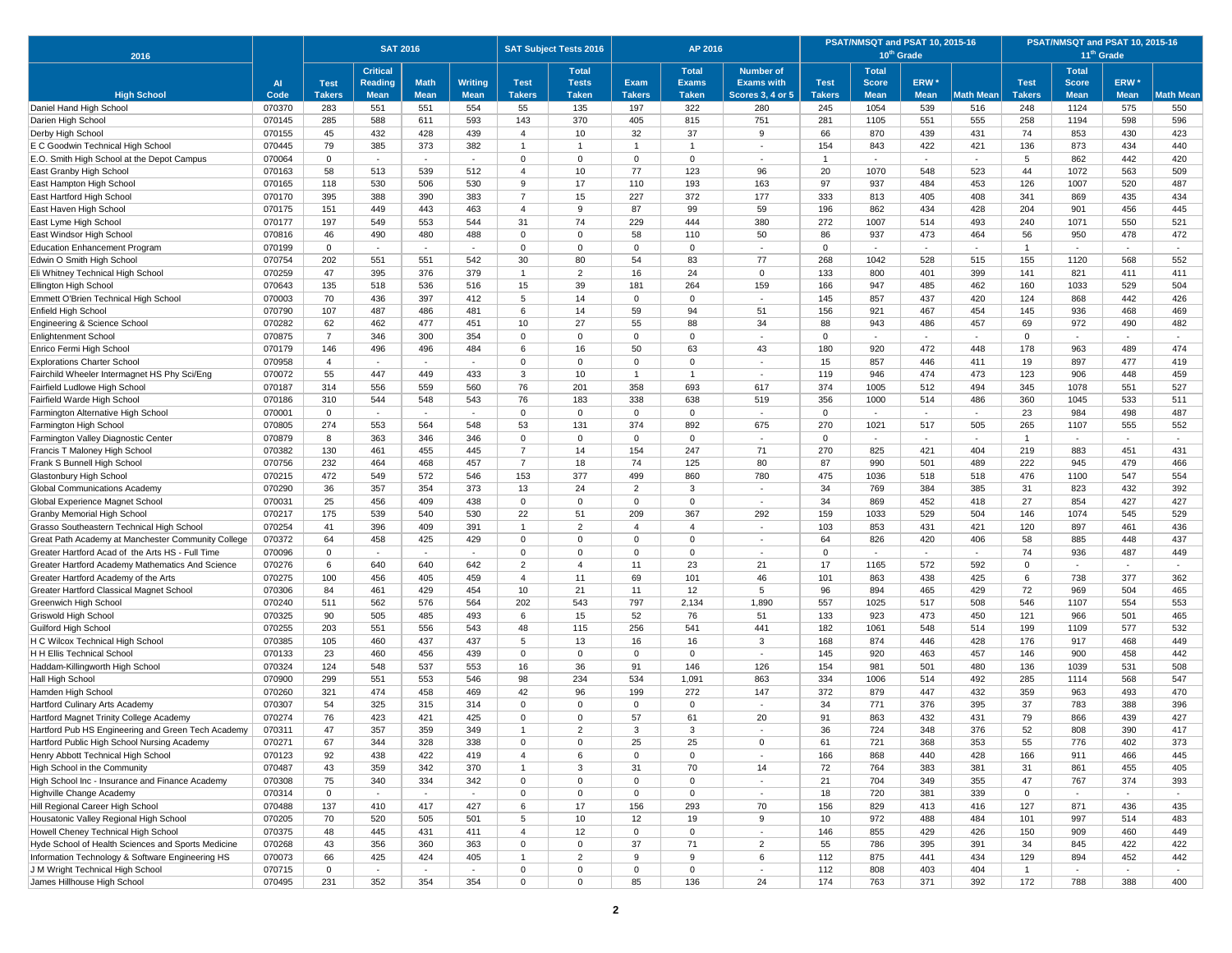| 2016                                                                   |                  |                | <b>SAT 2016</b> |             |                |                   | <b>SAT Subject Tests 2016</b> |                 | AP 2016          |                         |                | PSAT/NMSQT and PSAT 10, 2015-16 | 10 <sup>th</sup> Grade |                  | PSAT/NMSQT and PSAT 10, 2015-16<br>11 <sup>th</sup> Grade |              |                          |                  |  |
|------------------------------------------------------------------------|------------------|----------------|-----------------|-------------|----------------|-------------------|-------------------------------|-----------------|------------------|-------------------------|----------------|---------------------------------|------------------------|------------------|-----------------------------------------------------------|--------------|--------------------------|------------------|--|
|                                                                        |                  |                | <b>Critical</b> |             |                |                   | <b>Total</b>                  |                 | <b>Total</b>     | <b>Number of</b>        |                | <b>Total</b>                    |                        |                  |                                                           | <b>Total</b> |                          |                  |  |
|                                                                        | <b>AI</b>        | <b>Test</b>    | <b>Reading</b>  | <b>Math</b> | <b>Writing</b> | <b>Test</b>       | <b>Tests</b>                  | Exam            | <b>Exams</b>     | <b>Exams with</b>       | <b>Test</b>    | <b>Score</b>                    | ERW <sup>*</sup>       |                  | <b>Test</b>                                               | <b>Score</b> | ERW <sup>*</sup>         |                  |  |
| <b>High School</b>                                                     | Code             | <b>Takers</b>  | <b>Mean</b>     | <b>Mean</b> | <b>Mean</b>    | <b>Takers</b>     | <b>Taken</b>                  | <b>Takers</b>   | <b>Taken</b>     | <b>Scores 3, 4 or 5</b> | <b>Takers</b>  | <b>Mean</b>                     | <b>Mean</b>            | <b>Math Mean</b> | <b>Takers</b>                                             | <b>Mean</b>  | <b>Mean</b>              | <b>Math Mean</b> |  |
| Joel Barlow High School                                                | 070638           | 199            | 566             | 561         | 563            | 38                | 91                            | 243             | 441              | 390                     | 221            | 1031                            | 530                    | 501              | 211                                                       | 1105         | 559                      | 546              |  |
| John F Kennedy High School                                             | 070840           | 274            | 391             | 384         | 390            | 29                | 76                            | 163             | 306              | 89                      | 246            | 791                             | 397                    | 393              | 222                                                       | 851          | 432                      | 420              |  |
| Jonathan Law High School                                               | 070423<br>070424 | 187<br>194     | 491<br>498      | 486<br>492  | 492<br>503     | 12<br>26          | 28<br>53                      | 343<br>356      | 597<br>630       | 347<br>394              | 185<br>203     | 940<br>970                      | 479<br>497             | 461<br>474       | 226<br>209                                                | 997<br>979   | 513<br>502               | 484<br>477       |  |
| Joseph A Foran High School<br>Journalism and Media Academy             | 070312           | 9              | 378             | 361         | 378            | $\Omega$          | $\Omega$                      | 5               | 5                | $\mathbf{1}$            | 48             | 784                             | 396                    | 388              | 55                                                        | 778          | 392                      | 386              |  |
| Killingly High School                                                  | 070135           | 113            | 493             | 483         | 484            | $\overline{2}$    | $\overline{4}$                | 91              | 129              | 54                      | 177            | 875                             | 452                    | 423              | 167                                                       | 936          | 489                      | 447              |  |
| Kinsella Magnet School of Performing Arts                              | 070300           | 34             | 437             | 390         | 429            | $\Omega$          | $\Omega$                      | 3               | $\overline{7}$   | $\sim$                  | 53             | 817                             | 428                    | 388              | 44                                                        | 887          | 455                      | 432              |  |
| Law and Government Acad at Hartford Pub HS                             | 070280           | 86             | 367             | 367         | 358            | $\mathbf 0$       | $\mathbf 0$                   | 29              | 40               | $\mathbf{1}$            | 53             | 705                             | 352                    | 354              | 35                                                        | 777          | 384                      | 393              |  |
| Ledyard High School                                                    | 070342           | 160            | 525             | 527         | 510            | 13                | 27                            | 114             | 176              | 119                     | 82             | 1076                            | 546                    | 529              | 176                                                       | 1022         | 519                      | 503              |  |
| Lewis S Mills High School                                              | 070807           | 158            | 535             | 553         | 529            | 16                | 37                            | 143             | 270              | 199                     | 155            | 1043                            | 529                    | 514              | 175                                                       | 1071         | 544                      | 527              |  |
| Litchfield High School                                                 | 070355           | 68             | 541             | 537         | 539            | 10                | 30                            | 68              | 128              | 105                     | 62             | 990                             | 510                    | 480              | 73                                                        | 1039         | 526                      | 512              |  |
| Lyman Hall High School                                                 | 070815           | 216            | 499             | 506         | 496            | 15                | 29                            | 130             | 194              | 148                     | 258            | 936                             | 486                    | 450              | 237                                                       | 949          | 491                      | 458              |  |
| Lyman Memorial High School                                             | 070340           | 79             | 530             | 523         | 517            | $\overline{1}$    | 3                             | 68              | 129              | 92                      | 17             | 1058                            | 544                    | 514              | 80                                                        | 1049         | 526                      | 523              |  |
| Lyme-Old Lyme High School                                              | 070600           | 85             | 560             | 557         | 560            | 28                | 73                            | 129             | 244              | 197                     | 81             | 1051                            | 544                    | 507              | 113                                                       | 1054         | 537                      | 517              |  |
| Manchester High School                                                 | 070380           | 355            | 423             | 416         | 419            | 15                | 31                            | 196             | 315              | 174                     | 328            | 861                             | 437                    | 424              | 314                                                       | 913          | 464                      | 449              |  |
| Marine Science Magnet High School                                      | 070252           | 71             | 509             | 486         | 493            | 3                 | $_{9}$                        | 93              | 209              | 148                     | 58             | 927                             | 483                    | 444              | 70                                                        | 1040         | 545                      | 495              |  |
| Mark T Sheehan High School                                             | 070813           | 185            | 515             | 500         | 506            | 11                | 25                            | 135             | 195              | 130                     | 183            | 928                             | 477                    | 451              | 205                                                       | 987          | 509                      | 478              |  |
| Masuk High School                                                      | 070753           | 253            | 532             | 540         | 540            | 36                | 93                            | 343             | 604              | 494                     | 290            | 1037                            | 525                    | 512              | 251                                                       | 1065         | 540                      | 526              |  |
| Metropolitan Business Academy                                          | 070503           | 94             | 394             | 388         | 396            | $\overline{4}$    | 10                            | 47              | 58               | $\overline{7}$          | 101            | 791                             | 394                    | 398              | 85                                                        | 840          | 426                      | 414              |  |
| Metropolitan Learning Center Magnet School                             | 070034           | 100            | 454             | 433         | 449            | 12                | 26                            | 59              | 64               | 11                      | 93             | 888                             | 461                    | 427              | 91                                                        | 914          | 482                      | 432              |  |
| Middletown High School                                                 | 070400           | 208            | 480             | 468         | 473            | 20                | 52                            | 237             | 456              | 233                     | 272            | 914                             | 464                    | 450              | 262                                                       | 920          | 470                      | 450              |  |
| Montville High Schoo                                                   | 070599           | 113            | 486             | 497         | 494            | 8                 | 21                            | 86              | 142              | 95                      | 169            | 930                             | 476                    | 455              | 121                                                       | 972          | 496                      | 476              |  |
| Nathan Hale-Ray High School                                            | 070430           | 61             | 546             | 512         | 541            | $\overline{7}$    | 16                            | 44              | 83               | 67                      | 74             | 932                             | 487                    | 445              | 70                                                        | 981          | 514                      | 467              |  |
| Naugatuck High School                                                  | 070440           | 162            | 483             | 471         | 474            | 8                 | 20                            | 212             | 295              | 140                     | 316            | 873                             | 445                    | 428              | 247                                                       | 888          | 452                      | 436              |  |
| New Britain High School                                                | 070455<br>070465 | 211<br>225     | 439<br>591      | 436<br>613  | 439<br>595     | 15<br>126         | 41<br>379                     | 176<br>350      | 309<br>799       | 123<br>738              | 527<br>287     | 761<br>1080                     | 381<br>546             | 380<br>534       | 435<br>301                                                | 823<br>1165  | 410<br>589               | 412<br>576       |  |
| New Canaan High Schoo<br>New Fairfield High School                     | 070476           | 204            | 531             | 527         | 526            | 15                | 36                            | 260             | 516              | 320                     | 163            | 962                             | 500                    | 462              | 163                                                       | 1047         | 545                      | 502              |  |
| New Haven Academy                                                      | 070281           | 59             | 417             | 403         | 411            | $\overline{1}$    | $\overline{2}$                | 23              | 26               | 9                       | 69             | 788                             | 396                    | 391              | 54                                                        | 896          | 455                      | 440              |  |
| New Haven Adult Education Center                                       | 070498           | 8              | 374             | 325         | 350            | $\overline{1}$    | 3                             | $\Omega$        | $\Omega$         |                         | $\Omega$       |                                 |                        |                  | $\mathbf 0$                                               |              | $\overline{\phantom{a}}$ |                  |  |
| New Horizon High School                                                | 070484           | $\overline{4}$ | $\sim$          | $\sim$      | $\sim$         | $\Omega$          | $\Omega$                      | $\Omega$        | $\mathbf 0$      | $\sim$                  | 6              | 765                             | 360                    | 405              | $\overline{7}$                                            | 711          | 374                      | 337              |  |
| New London High School                                                 | 070530           | 153            | 422             | 422         | 407            | 3                 | 5                             | 130             | 166              | 45                      | 185            | 824                             | 413                    | 411              | 160                                                       | 877          | 438                      | 439              |  |
| New Milford High School                                                | 070545           | 276            | 525             | 543         | 523            | 30                | 75                            | 267             | 504              | 393                     | 338            | 958                             | 490                    | 467              | 305                                                       | 1004         | 507                      | 497              |  |
| Newington High School                                                  | 070525           | 233            | 483             | 492         | 491            | 13                | 30                            | 232             | 340              | 246                     | 275            | 938                             | 469                    | 468              | 273                                                       | 1014         | 515                      | 499              |  |
| Newtown High School                                                    | 070550           | 365            | 542             | 555         | 541            | 52                | 143                           | 388             | 742              | 620                     | 392            | 1028                            | 522                    | 506              | 399                                                       | 1074         | 548                      | 526              |  |
| Nonnewaug High School                                                  | 070970           | 147            | 504             | 513         | 496            | 11                | 24                            | 190             | 386              | 226                     | 178            | 971                             | 496                    | 475              | 111                                                       | 1041         | 535                      | 505              |  |
| North Branford High School                                             | 070563           | 116            | 480             | 483         | 475            | $\overline{4}$    | 8                             | 101             | 155              | 116                     | 142            | 928                             | 476                    | 452              | 152                                                       | 950          | 484                      | 467              |  |
| North Haven High School                                                | 070570           | 213            | 507             | 510         | 516            | 20                | 43                            | 148             | 240              | 172                     | 238            | 943                             | 476                    | 466              | 227                                                       | 998          | 512                      | 486              |  |
| Northwestern Regional High School                                      | 070962           | 132            | 521             | 537         | 504            | 12                | 29                            | 68              | 105              | 101                     | 166            | 1028                            | 525                    | 504              | 177                                                       | 1055         | 537                      | 518              |  |
| Norwalk High School                                                    | 070580           | 320            | 455             | 453         | 458            | 46                | 103                           | 252             | 442              | 249                     | 366            | 891                             | 459                    | 432              | 322                                                       | 933          | 478                      | 455              |  |
| Norwich Free Academy                                                   | 070590           | 347            | 488             | 483         | 475            | 38                | 102                           | 174             | 276              | 209                     | 510            | 908                             | 463                    | 445              | 550                                                       | 956          | 488                      | 468              |  |
| Norwich Technical High School                                          | 070595           | 59             | 468             | 451         | 449            | $\overline{2}$    | 6                             | $\Omega$        | $\mathbf 0$      | $\sim$                  | 161            | 879                             | 444                    | 435              | 153                                                       | 947          | 487                      | 460              |  |
| Old Saybrook High School                                               | 070605           | 109<br>53      | 527<br>468      | 509<br>461  | 522<br>447     | 14<br>$\mathbf 0$ | 31<br>0                       | 109<br>$\Omega$ | 185              | 149                     | 105<br>165     | 991<br>892                      | 508<br>454             | 483<br>438       | 89<br>151                                                 | 1048<br>956  | 537<br>489               | 511<br>467       |  |
| Oliver Wolcott Technical High School<br><b>OPPortunity High School</b> | 070793<br>070309 | 12             | 323             | 323         | 313            | $\Omega$          | $\Omega$                      | $\Omega$        | 0<br>$\mathbf 0$ |                         | $\mathbf 0$    | $\sim$                          | $\sim$                 | ×                | $\mathbf 0$                                               | $\sim$       | ×.                       | ÷.               |  |
| Orville H Platt High School                                            | 070388           | 134            | 441             | 426         | 424            | 6                 | 16                            | 166             | 225              | 44                      | 222            | 814                             | 409                    | 406              | 184                                                       | 875          | 445                      | 430              |  |
| Oxford High School                                                     | 070929           | 117            | 511             | 500         | 499            | $\overline{7}$    | 14                            | 128             | 219              | 174                     | 81             | 1043                            | 543                    | 500              | 120                                                       | 1026         | 534                      | 492              |  |
| Parish Hill Middle-High School                                         | 070093           | 20             | 480             | 470         | 486            | $\overline{1}$    | $\overline{2}$                | 25              | 53               | 27                      | 27             | 924                             | 472                    | 452              | 38                                                        | 937          | 478                      | 459              |  |
| Pathways Academy of Technology & Design                                | 070304           | 81             | 432             | 424         | 433            | $\Omega$          | $\Omega$                      | 23              | 29               | 14                      | 110            | 867                             | 439                    | 428              | 70                                                        | 892          | 443                      | 450              |  |
| Pine Meadow Academy                                                    | 070080           | $\mathbf 0$    | $\sim$          |             | ÷.             | $\Omega$          | $\Omega$                      | $\Omega$        | $\mathbf 0$      |                         | $\overline{1}$ | $\sim$                          |                        | $\sim$           | $\overline{4}$                                            | $\sim$       | $\sim$                   | $\sim$           |  |
| Plainfield High School                                                 | 070090           | 169            | 453             | 437         | 448            |                   | 2                             | 74              | 110              | 56                      | 153            | 871                             | 441                    | 430              | 139                                                       | 947          | 486                      | 461              |  |
| Plainville High School                                                 | 070610           | 117            | 484             | 486         | 488            | 3                 | $\overline{7}$                | 112             | 179              | 93                      | 140            | 919                             | 470                    | 449              | 116                                                       | 999          | 507                      | 492              |  |
| Platt Technical High School                                            | 070426           | 121            | 452             | 438         | 430            | 3                 | 6                             | $\mathsf 0$     | $\mathsf 0$      | $\sim$                  | 198            | 870                             | 437                    | 433              | 177                                                       | 913          | 467                      | 445              |  |
| Pomperaug High School                                                  | 070685           | 254            | 538             | 557         | 538            | 25                | 55                            | 255             | 514              | 419                     | 99             | 1134                            | 571                    | 562              | 297                                                       | 1052         | 535                      | 517              |  |
| Portland High School                                                   | 070620           | 67             | 545             | 544         | 525            | 8                 | 18                            | 32              | 56               | 41                      | 45             | 1052                            | 539                    | 513              | 85                                                        | 1047         | 536                      | 511              |  |
| Putnam Alternative Learning System                                     | 070078           | $\mathbf 0$    | $\sim$          | $\sim$      | $\sim$         | $\Omega$          | $\mathsf 0$                   | $\mathbf 0$     | $\mathbf 0$      | $\sim$                  | 0              | $\sim$                          | $\sim$                 | $\sim$           | $\overline{2}$                                            | $\sim$       | $\sim$                   | $\sim$           |  |
| Putnam High School                                                     | 070630           | 45             | 447             | 443         | 441            | $\mathbf 0$       | $\mathbf 0$                   | 60              | 99               | 27                      | 56             | 873                             | 449                    | 424              | 45                                                        | 930          | 476                      | 453              |  |
| Quinebaug Middle College                                               | 070136           | 31             | 429             | 394         | 414            | $\mathbf 0$       | $\mathbf 0$                   | $\mathbf 0$     | $\mathbf 0$      | $\sim$                  | 38             | 845                             | 434                    | 410              | 47                                                        | 883          | 453                      | 430              |  |
| <b>REACH Conard High School</b>                                        | 070162           | $\mathbf 0$    | $\sim$          | $\sim$      | $\sim$         | $\mathbf 0$       | $\mathsf 0$                   | $\mathbf 0$     | $\mathsf 0$      | $\sim$                  | $\overline{2}$ | $\sim$                          | $\sim$                 | $\omega$         | $\overline{7}$                                            | 739          | 379                      | 360              |  |
| Rham High School                                                       | 070323           | 212            | 552             | 560         | 537            | 15                | 39                            | 204             | 322              | 297                     | 261            | 1059                            | 537                    | 522              | 235                                                       | 1072         | 543                      | 529              |  |
| Ridgefield High School                                                 | 070640           | 384            | 585             | 587         | 588            | 148               | 396                           | 568             | 1,332            | 1,132                   | 259            | 1131                            | 573                    | 558              | 314                                                       | 1173         | 586                      | 587              |  |
| Riverside Education Academy                                            | 070514           | 14             | 296             | 289         | 296            | $\mathbf 0$       | 0                             | $\mathbf 0$     | $\mathbf 0$      | $\sim$                  | 19             | 588                             | 318                    | 270              | 12                                                        | 633          | 342                      | 292              |  |
| Robert E Fitch Senior High School                                      | 070435           | 161            | 500             | 489         | 492            | 17                | 43                            | 213             | 468              | 195                     | 213            | 941                             | 480                    | 460              | 67                                                        | 1079         | 548                      | 530              |  |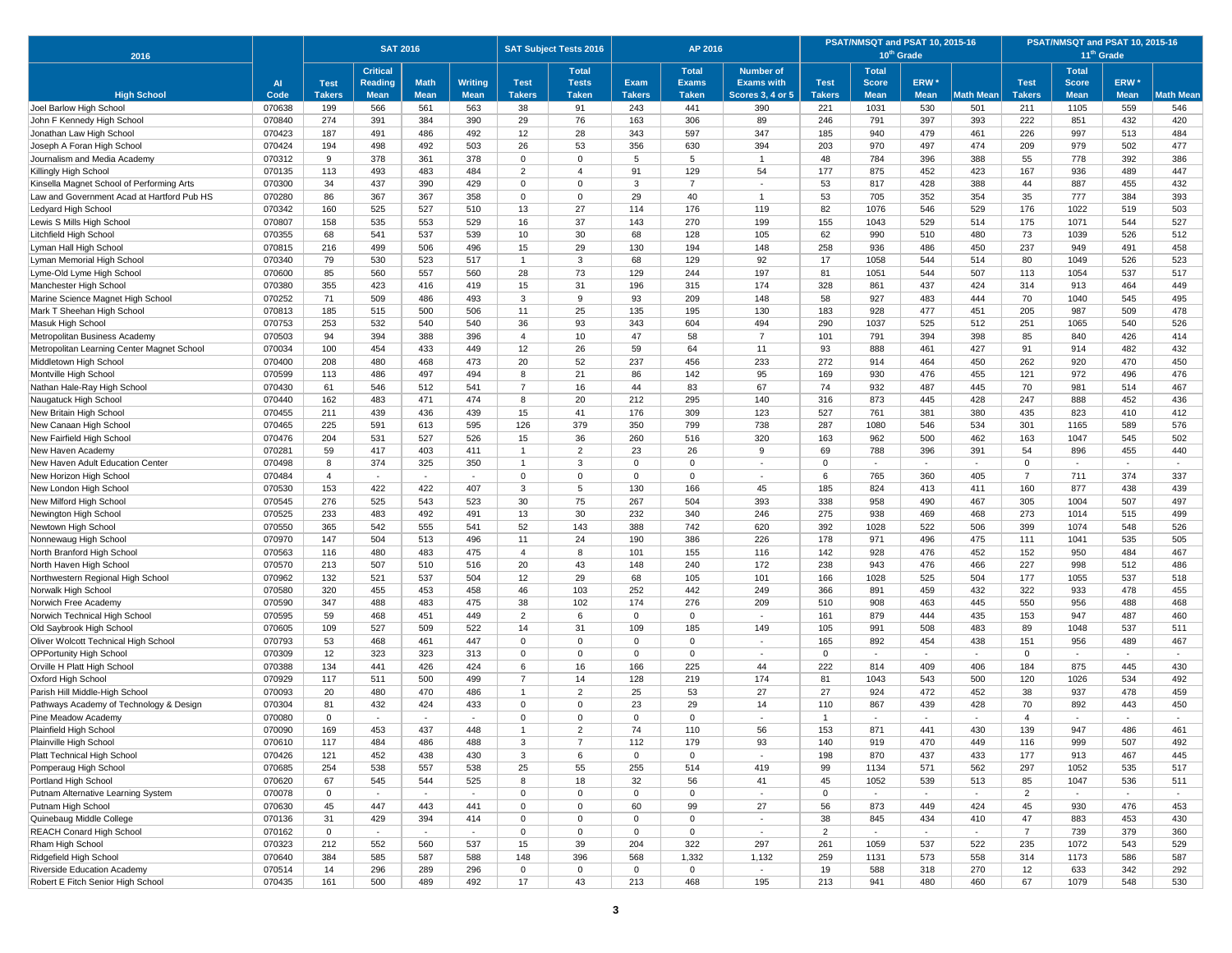| 2016                                                |                  |                | <b>SAT 2016</b> |             |                          |                     | <b>SAT Subject Tests 2016</b> |               | AP 2016             |                          |                | PSAT/NMSQT and PSAT 10, 2015-16 | 10 <sup>th</sup> Grade |                          | PSAT/NMSQT and PSAT 10, 2015-16<br>11 <sup>th</sup> Grade |              |                          |            |  |
|-----------------------------------------------------|------------------|----------------|-----------------|-------------|--------------------------|---------------------|-------------------------------|---------------|---------------------|--------------------------|----------------|---------------------------------|------------------------|--------------------------|-----------------------------------------------------------|--------------|--------------------------|------------|--|
|                                                     |                  |                | <b>Critical</b> |             |                          |                     | <b>Total</b>                  |               | <b>Total</b>        | <b>Number of</b>         |                | <b>Total</b>                    |                        |                          |                                                           | <b>Total</b> |                          |            |  |
|                                                     | <b>AI</b>        | <b>Test</b>    | <b>Reading</b>  | <b>Math</b> | <b>Writing</b>           | <b>Test</b>         | <b>Tests</b>                  | <b>Exam</b>   | <b>Exams</b>        | <b>Exams with</b>        | <b>Test</b>    | <b>Score</b>                    | ERW <sup>*</sup>       |                          | <b>Test</b>                                               | <b>Score</b> | ERW <sup>*</sup>         |            |  |
| <b>High School</b>                                  | Code             | <b>Takers</b>  | <b>Mean</b>     | <b>Mean</b> | <b>Mean</b>              | <b>Takers</b>       | <b>Taken</b>                  | <b>Takers</b> | <b>Taken</b>        | <b>Scores 3, 4 or 5</b>  | <b>Takers</b>  | <b>Mean</b>                     | <b>Mean</b>            | Math Mean                | <b>Takers</b>                                             | <b>Mean</b>  | <b>Mean</b>              | Math Mean  |  |
| Rockville High School                               | 070645<br>070648 | 108<br>138     | 506<br>503      | 491<br>523  | 499<br>520               | $\overline{2}$<br>8 | $5\overline{5}$<br>21         | 56<br>121     | 78<br>186           | 57<br>121                | 186<br>156     | 882<br>970                      | 450                    | 431<br>475               | 165<br>163                                                | 971<br>1035  | 493<br>524               | 478<br>511 |  |
| Rocky Hill High School<br>Satellite Careers Academy | 070189           | $\mathbf 0$    | $\sim$          | $\sim$      | $\sim$                   | $\mathbf 0$         | $\mathbf 0$                   | $\Omega$      | $\mathbf 0$         | $\sim$                   | $\overline{4}$ | $\sim$                          | 496<br>$\sim$          | $\sim$                   | -1                                                        | $\sim$       | $\sim$                   | $\sim$     |  |
| Seymour High Schoo                                  | 070660           | 126            | 483             | 491         | 487                      | 3                   | 11                            | 168           | 268                 | 165                      | 65             | 991                             | 506                    | 485                      | 148                                                       | 956          | 484                      | 473        |  |
| Shelton High School                                 | 070665           | 323            | 502             | 507         | 503                      | 20                  | 48                            | 305           | 527                 | 405                      | 335            | 951                             | 477                    | 474                      | 358                                                       | 1022         | 518                      | 504        |  |
| Shepaug Valley High School                          | 070830           | 64             | 539             | 543         | 533                      | 5                   | 13                            | 77            | 133                 | 71                       | 61             | 943                             | 485                    | 458                      | 49                                                        | 1048         | 533                      | 514        |  |
| Simsbury High School                                | 070675           | 327            | 567             | 573         | 570                      | 57                  | 159                           | 489           | 1,039               | 847                      | 311            | 1070                            | 546                    | 524                      | 343                                                       | 1115         | 563                      | 551        |  |
| Somers High School                                  | 070683           | 89             | 499             | 527         | 502                      | 3                   | 9                             | 63            | 87                  | 57                       | 110            | 977                             | 500                    | 477                      | 80                                                        | 1065         | 544                      | 522        |  |
| Sound School                                        | 070516           | 76             | 444             | 438         | 438                      | 5                   | 9                             | 31            | 40                  | 21                       | 90             | 885                             | 451                    | 434                      | 74                                                        | 938          | 472                      | 467        |  |
| South Windsor High School                           | 070700           | 279            | 547             | 550         | 545                      | 32                  | 88                            | 317           | 541                 | 440                      | 306            | 1011                            | 510                    | 501                      | 313                                                       | 1040         | 530                      | 511        |  |
| Southington High School                             | 070690           | 378            | 510             | 528         | 509                      | 17                  | 38                            | 309           | 540                 | 455                      | 501            | 983                             | 496                    | 487                      | 444                                                       | 1032         | 522                      | 510        |  |
| Sport and Medical Sciences Academy                  | 070291           | 92             | 404             | 432         | 411                      | 13                  | 21                            | 48            | 61                  | 43                       | 113            | 871                             | 433                    | 438                      | 98                                                        | 942          | 461                      | 481        |  |
| Stafford High School                                | 070705           | 67             | 526             | 508         | 497                      | 3                   | 10                            | 26            | 27                  | 19                       | 78             | 977                             | 494                    | 483                      | 97                                                        | 1029         | 517                      | 512        |  |
| <b>Stafford Tutoring Program</b>                    | 070109           | $\mathbf 0$    | $\sim$          | $\sim$      | $\sim$                   | $\Omega$            | $\Omega$                      | $\Omega$      | $\Omega$            | $\sim$                   | $\Omega$       | $\sim$                          | $\sim$                 | $\sim$                   |                                                           | $\sim$       | $\sim$                   | $\sim$     |  |
| Stamford Academy                                    | 070746           | $\overline{7}$ | 311             | 281         | 280                      | $\mathbf 0$         | $\overline{0}$                | $\mathbf 0$   | $\mathbf 0$         | $\sim$                   | $\mathbf 0$    | $\sim$                          |                        | $\sim$                   | $\mathbf 0$                                               | $\sim$       | $\sim$                   | $\sim$     |  |
| Stamford High School                                | 070750           | 296            | 461             | 460         | 458                      | 44                  | 116                           | 350           | 643                 | 369                      | 328            | 875                             | 437                    | 438                      | 379                                                       | 931          | 464                      | 467        |  |
| Staples High School                                 | 070920           | 304            | 588             | 597         | 590                      | 169                 | 404                           | 547           | 1,193               | 1,082                    | 271            | 1130                            | 565                    | 565                      | 274                                                       | 1171         | 591                      | 581        |  |
| <b>State Street School</b>                          | 070876           | $\overline{4}$ | $\sim$          |             | $\overline{\phantom{a}}$ | $\Omega$            | $\mathbf 0$                   | 0             | $\mathbf 0$         | $\sim$                   | $\mathbf{0}$   |                                 | $\sim$                 |                          | $\mathbf 0$                                               |              | $\overline{\phantom{a}}$ |            |  |
| Stonington High School                              | 070607           | 134            | 511             | 517         | 505                      | 12                  | 30                            | 120           | 188                 | 150                      | 36             | 1099                            | 554                    | 544                      | 161                                                       | 1022         | 524                      | 498        |  |
| <b>Stratford High School</b>                        | 070755           | 162            | 477             | 490         | 460                      | 15                  | 35                            | 129           | 230                 | 130                      | 54             | 1007                            | 532                    | 475                      | 231                                                       | 934          | 479                      | 454        |  |
| STRIVE-West Hartford                                | 070069           | $\mathbf 0$    | $\sim$          | $\sim$      | $\sim$                   | $\Omega$            | $\mathbf 0$                   | $\Omega$      | $\mathbf 0$         | $\sim$                   |                | $\sim$                          | $\sim$                 | $\sim$                   | $\mathbf 0$                                               | ٠            | $\sim$                   | $\sim$     |  |
| Suffield High School                                | 070760           | 170            | 526             | 543         | 517                      | 15                  | 35                            | 170           | 348                 | 298                      | 81             | 1028                            | 531                    | 497                      | 167                                                       | 1038         | 529                      | 509        |  |
| Terryville High School                              | 070770           | 64             | 494             | 463         | 472                      | $\Omega$            | $\overline{0}$                | 58            | 85                  | 31                       | 59             | 945                             | 489                    | 456                      | 60                                                        | 979          | 502                      | 477        |  |
| The Academy                                         | 070417           | 3              | $\sim$          | $\sim$      | $\sim$                   | $\mathbf 0$         | $\mathbf 0$                   | $\mathbf 0$   | $\mathbf 0$         | $\sim$                   |                | $\sim$                          | $\sim$                 | $\sim$                   | 3                                                         | $\sim$       | $\sim$                   | $\sim$     |  |
| The Bridge Academy<br>The Gilbert School            | 070048           | 36<br>59       | 373             | 374<br>494  | 362                      | $\Omega$<br>2       | $\Omega$<br>5                 | $\Omega$      | $\mathbf{0}$<br>144 | 84                       | 43             | 769                             | 386                    | 383                      | 36<br>95                                                  | 844          | 424                      | 420        |  |
| The Morgan Schoo                                    | 070960<br>070105 | 104            | 470<br>513      | 479         | 464<br>511               | 21                  | 55                            | 75<br>85      | 145                 | 84                       | 65<br>119      | 863<br>942                      | 425<br>490             | 438<br>453               | 122                                                       | 950<br>958   | 463<br>499               | 487<br>458 |  |
| Therapeutic Day Program                             | 070104           | $\mathbf 0$    | $\sim$          | $\sim$      | $\sim$                   | $\Omega$            | $\mathbf 0$                   | $\Omega$      | $\mathbf 0$         | $\overline{\phantom{a}}$ | $\mathbf 0$    | $\sim$                          | $\sim$                 | $\sim$                   | 1                                                         | ٠            | $\sim$                   | $\sim$     |  |
| Thomaston High School                               | 070775           | 33             | 486             | 486         | 498                      | $\Omega$            | $\overline{0}$                | 29            | 43                  | 12                       |                | $\sim$                          | $\sim$                 | $\overline{\phantom{a}}$ | 60                                                        | 922          | 467                      | 455        |  |
| Three Rivers Middle College High School             | 070594           | 35             | 451             | 446         | 447                      | $\Omega$            | $\Omega$                      | $\Omega$      | $\Omega$            | $\sim$                   | $\mathbf{0}$   | $\sim$                          | $\sim$                 | $\sim$                   | 32                                                        | 959          | 493                      | 466        |  |
| <b>Tolland High School</b>                          | 070792           | 179            | 538             | 542         | 531                      | 9                   | 17                            | 70            | 91                  | 75                       | 109            | 1059                            | 548                    | 511                      | 170                                                       | 1101         | 559                      | 543        |  |
| <b>Torrington High School</b>                       | 070795           | 140            | 499             | 488         | 481                      | 6                   | 12                            | 85            | 135                 | 43                       | 218            | 889                             | 450                    | 438                      | 36                                                        | 1012         | 515                      | 497        |  |
| <b>Tourtellotte Memorial High School</b>            | 070565           | 39             | 478             | 458         | 484                      | $\mathbf 0$         | $\mathbf 0$                   | 14            | 17                  | $\overline{7}$           | 28             | 952                             | 491                    | 461                      | 41                                                        | 937          | 480                      | 457        |  |
| <b>Trumbull High School</b>                         | 070800           | 462            | 535             | 545         | 536                      | 58                  | 154                           | 252           | 434                 | 393                      | 529            | 1004                            | 512                    | 492                      | 472                                                       | 1061         | 535                      | 526        |  |
| Two Rivers Magnet High School - CREC                | 070279           | 81             | 403             | 380         | 382                      | $\mathbf{1}$        | $\overline{2}$                | 59            | 79                  | 31                       | 87             | 841                             | 427                    | 414                      | 92                                                        | 936          | 488                      | 448        |  |
| University High School of Science and Engineering   | 070326           | 98             | 499             | 503         | 485                      | 27                  | 51                            | 33            | 38                  | 27                       | 106            | 995                             | 493                    | 502                      | 81                                                        | 1054         | 530                      | 524        |  |
| Valley Regional High School                         | 070150           | 124            | 523             | 513         | 523                      | 10                  | 23                            | 131           | 207                 | 155                      | 47             | 1062                            | 555                    | 507                      | 137                                                       | 1037         | 544                      | 493        |  |
| Vinal Technical High School                         | 070405           | 45             | 429             | 421         | 413                      | 2                   | 6                             | $\Omega$      | $\mathbf{0}$        |                          | 113            | 837                             | 426                    | 410                      | 139                                                       | 883          | 456                      | 427        |  |
| Wallingford High School                             | 070811           | $\overline{1}$ | $\sim$          | $\sim$      | $\sim$                   | $\Omega$            | $\Omega$                      | $\Omega$      | $\mathbf{0}$        | $\sim$                   | $\mathbf{0}$   | $\sim$                          | $\sim$                 | $\sim$                   | $\Omega$                                                  | $\sim$       | $\sim$                   | $\sim$     |  |
| Walter G Cady School                                | 070408           | 12             | 302             | 321         | 305                      | $\mathbf 0$         | $\overline{0}$                | $\mathbf 0$   | $\mathbf 0$         | $\sim$                   | $\mathbf 0$    | $\sim$                          | $\sim$                 | $\sim$                   | $\mathbf 0$                                               | $\sim$       | $\sim$                   | $\sim$     |  |
| Wamogo Regional High School                         | 070360           | 84             | 495             | 482         | 489                      | 8                   | 19                            | 120           | 213                 | 104                      | 106            | 933                             | 482                    | 451                      | 73                                                        | 1016         | 523                      | 492        |  |
| Warren F Kaynor Technical High School               | 070855           | 101            | 484             | 450         | 455                      | $\overline{2}$      | 6                             | $\mathbf 0$   | $\mathsf 0$         |                          | 170            | 884                             | 454                    | 430                      | 166                                                       | 932          | 482                      | 450        |  |
| Warren Harding High School                          | 070070           | 237            | 318             | 310         | 318                      | 2                   | 5                             | 69            | 76                  | 18                       | 155            | 714                             | 356                    | 358                      | 192                                                       | 752          | 376                      | 376        |  |
| Waterbury Arts Magnet School                        | 070867           | 110            | 465             | 447         | 469                      | 6                   | 16                            | 71            | 127                 | 62                       | 112            | 870                             | 456                    | 414                      | 112                                                       | 923          | 482                      | 442        |  |
| Waterbury Career Academy High School                | 070863           | $\mathbf 0$    | $\sim$          |             | $\sim$                   | $\Omega$            | $\mathbf 0$                   | 57            | 79                  | 39                       | 231            | 870                             | 441                    | 429                      | 202                                                       | 874          | 447                      | 427        |  |
| Waterford High School                               | 070873<br>070882 | 128<br>171     | 522<br>485      | 519<br>467  | 519<br>489               | 12<br>6             | 30<br>11                      | 112<br>152    | 230<br>254          | 193<br>149               | 190<br>191     | 947<br>915                      | 486<br>472             | 461<br>444               | 115<br>187                                                | 1071<br>948  | 549<br>483               | 522<br>465 |  |
| Watertown High School<br>West Haven High School     | 070910           | 245            | 437             | 416         | 433                      | 8                   | 20                            | 153           | 246                 | 99                       | 335            | 833                             | 426                    | 407                      | 292                                                       | 878          | 447                      | 432        |  |
| Westbrook High Schoo                                | 070883           | 46             | 506             | 502         | 510                      | $\overline{4}$      | 9                             | 8             | 10                  | $\overline{7}$           | 51             | 1015                            | 523                    | 491                      | 56                                                        | 962          | 495                      | 467        |  |
| Westhill High School                                | 070751           | 265            | 479             | 488         | 484                      | 38                  | 96                            | 489           | 913                 | 605                      | 413            | 902                             | 457                    | 446                      | 447                                                       | 963          | 482                      | 482        |  |
| Weston High School                                  | 070913           | 121            | 577             | 582         | 579                      | 71                  | 174                           | 239           | 602                 | 541                      | 189            | 1104                            | 552                    | 553                      | 183                                                       | 1167         | 580                      | 586        |  |
| Wethersfield High School                            | 070925           | 248            | 506             | 516         | 498                      | 30                  | 70                            | 140           | 204                 | 146                      | 49             | 1157                            | 578                    | 579                      | 248                                                       | 994          | 498                      | 496        |  |
| Wheeler Middl- High School                          | 070575           | 42             | 469             | 465         | 465                      | $\overline{4}$      | 9                             | 39            | 78                  | 59                       | 43             | 952                             | 487                    | 465                      | 56                                                        | 1012         | 520                      | 492        |  |
| Wilbur Cross High School                            | 070520           | 257            | 387             | 373         | 391                      | 13                  | 34                            | 210           | 428                 | 176                      | 283            | 807                             | 401                    | 407                      | 261                                                       | 840          | 423                      | 418        |  |
| Wilby High School                                   | 070870           | 266            | 355             | 336         | 354                      | 5                   | 16                            | 105           | 155                 | 45                       | 208            | 747                             | 376                    | 371                      | 221                                                       | 808          | 410                      | 398        |  |
| Wilton High School                                  | 070938           | 292            | 594             | 604         | 600                      | 114                 | 248                           | 350           | 771                 | 687                      | 317            | 1065                            | 547                    | 518                      | 323                                                       | 1145         | 584                      | 561        |  |
| Windham High School                                 | 070930           | 75             | 417             | 417         | 409                      | 3                   | $\overline{7}$                | 35            | 52                  | 31                       | 114            | 827                             | 415                    | 412                      | 98                                                        | 816          | 408                      | 408        |  |
| Windham Technical High School                       | 070935           | 50             | 431             | 429         | 429                      | $\mathbf{1}$        | 3                             | $\mathsf 0$   | $\mathbf 0$         | $\omega$                 | 132            | 852                             | 428                    | 424                      | 110                                                       | 909          | 458                      | 451        |  |
| Windsor High School                                 | 070950           | 190            | 477             | 474         | 469                      | 12                  | 33                            | 241           | 409                 | 266                      | 262            | 887                             | 454                    | 434                      | 248                                                       | 938          | 479                      | 459        |  |
| Windsor Locks High School                           | 070955           | 84             | 481             | 480         | 467                      | 3                   | $\overline{7}$                | 72            | 130                 | 47                       | 94             | 895                             | 449                    | 447                      | 83                                                        | 940          | 469                      | 471        |  |
| Wolcott High School                                 | 070871           | 173            | 497             | 506         | 499                      | 11                  | 25                            | 97            | 105                 | 87                       | 181            | 940                             | 475                    | 465                      | 176                                                       | 1001         | 502                      | 499        |  |
| Woodland Regional High School                       | 070014           | 145            | 502             | 491         | 508                      | $\overline{7}$      | 17                            | 147           | 227                 | 179                      | 163            | 926                             | 476                    | 450                      | 152                                                       | 994          | 515                      | 479        |  |